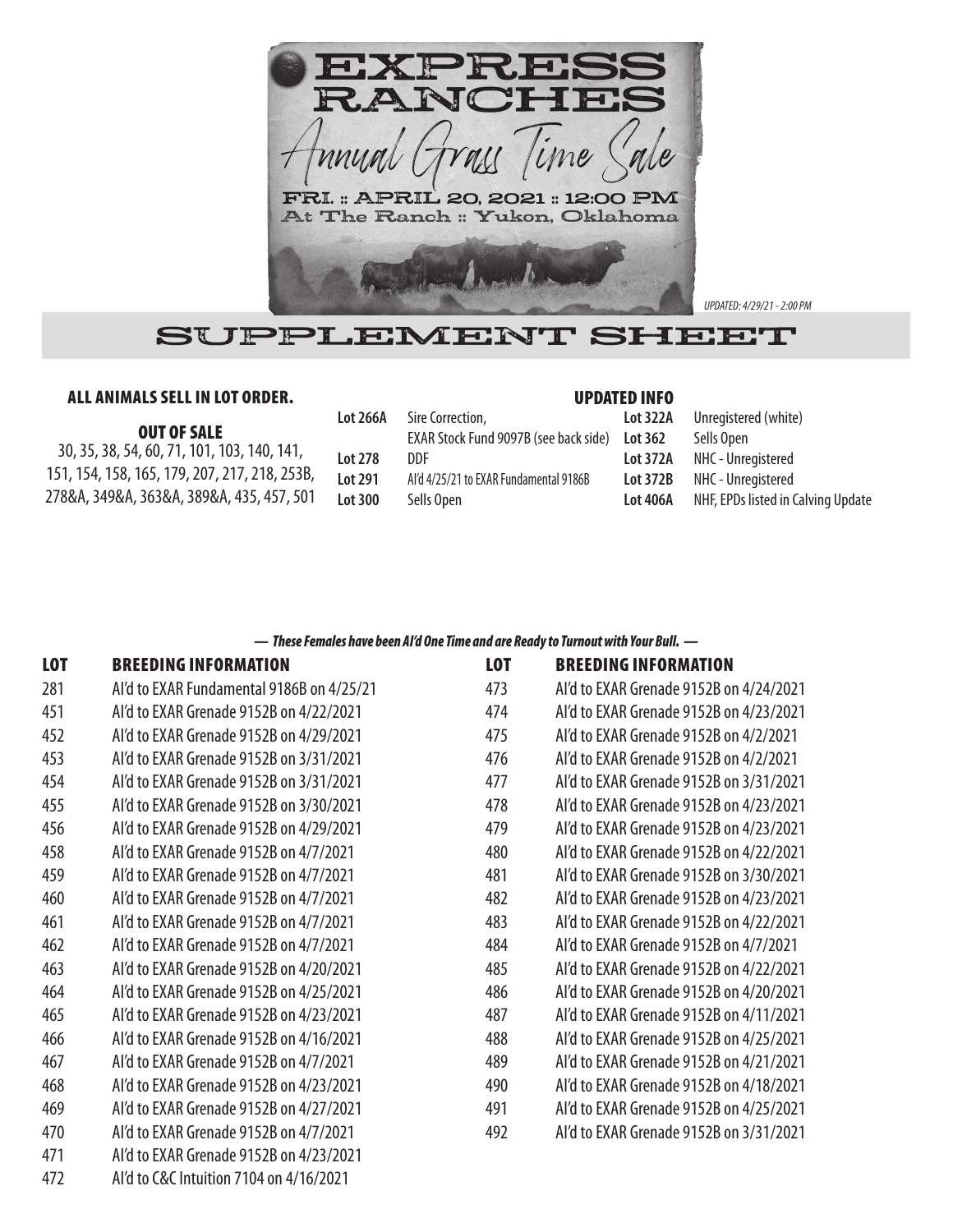— ANGUS BABY CALVES UPDATES — LOT REG# TATTOO BD SEX SIRE Act BW CED BW WW YW DMI SC Doc Claw Angle CEM Milk MW CW Marb REA \$M \$B \$C 257A 20026621 1291B 4/5/21 B EXAR Monumental 6056B 78 10 0.3 63 117 1.63 1.02 7 0.71 0.55 14 24 68 49 1.44 0.60 44 178 275 258A 20022747 1277B 3/25/21 B EXAR Avatar 5516B 75 4 3.5 68 128 0.99 1.05 11 0.56 0.49 4 31 73 55 0.83 0.54 45 164 258 261A 20026372 1284B 3/29/21 B PF Epic 7601 82 7 2.3 71 129 1.12 0.88 22 0.75 0.52 11 21 87 55 0.95 0.59 45 168 263 262A 20032218 1297B 4/13/21 B G A R Prophet K243 81 6 1.8 74 132 1.49 0.78 22 0.54 0.52 9 34 67 55 0.76 1.03 63 158 268 263A 20035147 13008 4/21/21 B EXAR Stud 6303B 88 11 0.3 63 110 1.11 0.34 23 0.64 0.56 13 28 48 43 1.07 0.73 64 157 268 268A 20026676 1295B 4/8/21 B G A R Home Town 80 12 0.5 73 132 1.40 0.63 15 0.57 0.46 12 29 74 65 1.29 0.91 65 201 326 284A 20022733 1241B 3/15/21 B Stevenson Big League 70749 87 6 2.2 73 134 1.57 1.03 20 0.45 0.47 9 24 72 63 0.76 0.54 63 172 286 285A 20033940 1276 4/16/21 C Wilks Opportunity 6483 63 11 1.0 60 113 1.17 0.99 20 0.53 0.47 11 30 54 50 0.6 0.69 54 148 246 296A 20022754 1287B 3/31/21 B EXAR Stud 6303B 94 10 1.2 70 123 0.93 0.36 20 0.59 0.43 12 25 73 43 0.79 0.76 63 147 254 297A 20033297 1279 4/18/21 C PF Epic 7601 84 9 2.3 78 139 1.40 2.01 20 0.68 0.52 13 20 109 58 0.84 0.81 46 166 261 302A 20032214 1275 4/13/21 C EXAR Something Special 7666B 80 8 2.6 66 120 0.97 1.04 20 0.57 0.44 11 28 71 54 0.90 0.74 58 165 272 304A 20022731 1222 3/27/21 C Stevenson Big League 70749 79 5 1.7 84 150 1.88 1.02 16 0.59 0.51 11 24 93 71 0.44 0.44 56 159 262 305A 20032219 1298B 4/17/21 B EXAR<code>Stud</code> 6303B 80 10 0.3 65 118 0.89 0.41 21 0.60 0.51 13 23 77 45 0.63 0.59 53 144 240 307A 20026624 1267 4/2/21 C EXAR Jet Black 9827B 87 10 3.0 68 125 1.35 0.99 7 0.52 0.50 10 24 91 53 0.57 0.87 49 150 244 312A 20022743 1263 3/30/21 C EXAR Stetson 3704B 87 10 1.3 62 112 0.90 0.39 17 0.48 0.42 15 24 60 47 0.7 0.81 56 154 256 318A 20026617 1268 4/5/21 C EXAR Stetson 3704B 80 7 2.5 64 114 0.61 0.62 27 0.49 0.45 12 23 67 45 0.38 0.81 55 139 235 327A 20022746 1276B 3/24/21 B EXAR Something Special 7666B 77 9 1.6 57 105 1.06 0.78 16 0.57 0.49 8 26 49 36 0.73 0.59 59 134 233 332A 20026622 1293B 4/7/21 B EXAR Stud 6303B 87 11 0.7 69 120 1.19 0.99 17 0.60 0.49 12 23 76 45 0.92 0.60 61 148 253 340A 20026620 1290B 4/5/21 B EXAR Stetson 3704B 81 12 0.2 57 107 1.11 0.71 26 0.44 0.42 13 29 41 44 0.45 0.80 69 135 244 360A 20022729 1220 3/21/21 C Stevenson Big League 70749 76 6 2.1 81 145 1.40 1.08 21 0.55 0.49 13 25 100 76 0.30 0.64 62 171 284 366A 20026619 1271 4/5/21 C Basin Payweight 5462 78 8 1.9 64 117 1.15 0.88 16 0.61 0.49 14 30 35 50 0.69 0.51 72 145 260 376A 20032215 1277 4/16/21 C EXAR Stud 6303B 75 9 1.1 65 110 0.73 -0.07 17 0.65 0.57 12 24 51 42 1.03 0.74 62 158 267 379A 20033296 1299B 4/18/21 B Wilks Opportunity 6483 70 14 1.0 57 109 0.99 0.72 17 0.54 0.51 13 27 65 45 0.52 0.57 53 140 235 380A 20022753 1285B 3/30/21 B Wilks Opportunity 6483 72 12 1.4 61 119 1.19 0.50 20 0.60 0.50 15 28 81 53 0.52 0.69 42 152 239 385A 20022740 1260 3/27/21 C Basin Payweight 5462 72 8 1.1 61 118 1.42 1.25 14 0.67 0.51 9 32 40 59 0.88 0.62 61 169 280 387A 20032217 1296B 4/11/21 B Basin Payweight 5462 92 11 0.2 58 113 1.32 1.10 15 0.61 0.49 15 34 35 52 0.72 0.56 67 152 264 388A 20022741 1261 3/29/21 C Spur Sure Shot 7578 78 9 1.6 77 138 1.08 0.79 23 0.58 0.51 8 33 69 58 0.95 0.63 64 169 283 394A 20022736 1245B 3/29/21 B Stevenson Big League 70749 90 8 1.7 76 140 1.34 0.78 12 0.52 0.48 14 25 90 62 0.71 0.50 56 169 275 395A 20026618 1289B 4/5/21 B Basin Payweight 5462 77 11 0.3 54 106 0.66 0.98 14 0.68 0.53 11 38 42 50 0.88 0.59 47 163 258 400A 20022727 1218 3/19/21 C EXAR Monumental 6056B 72 11 -1.0 50 97 1.29 0.96 10 0.61 0.64 14 22 72 34 0.90 0.57 29 140 211 403A 20022732 1240B 3/15/21 B A & B Spotlite 6128 70 8 1.9 72 128 1.15 0.83 16 0.58 0.41 12 30 89 52 0.65 0.76 53 153 251 405A 20032216 1278 4/17/21 C EXAR Avatar 5516B 79 6 2.0 52 91 0.27 0.58 15 0.44 0.43 6 24 36 30 0.57 0.69 57 132 228 406A 20036755 1140B 1/27/21 B Basin High Noon 9079 90 9 0.5 76 142 1.69 0.65 20 0.62 0.50 14 29 81 66 0.71 0.71 56 167 272

|            | — HEREFORD BABY CALVES UPDATES — |        |             |     |                         |                                                                          |  |  |  |  |  |                  |  |                                                 |                 |     |       |  |
|------------|----------------------------------|--------|-------------|-----|-------------------------|--------------------------------------------------------------------------|--|--|--|--|--|------------------|--|-------------------------------------------------|-----------------|-----|-------|--|
| <b>LOT</b> | REG#                             | TATT00 | BD          | SEX | <b>SIRE</b>             | Act BW CED BW WW YW SC Milk M&G CEM UFAT UREA Marb \$BMI \$BII \$CHB HPS |  |  |  |  |  |                  |  |                                                 |                 |     |       |  |
| 508A       | P44232328 1088                   |        | $3/25/21$ ( |     | BR FNCORF F121A FT      | 79  0.7  3.2  62  103  1.1  29                                           |  |  |  |  |  | 60 1.3 0.02 0.47 |  |                                                 | $0.2 \quad 353$ | 436 | 140 P |  |
|            | 513A Free Martin Heifer          |        | 4/10/21     |     | BR FNCORF F121A FT      | 79                                                                       |  |  |  |  |  |                  |  |                                                 |                 |     |       |  |
| 520A       | P44232329 1089                   |        | 3/28/21     |     | FXR AIR EXPRESS 8135 FT |                                                                          |  |  |  |  |  |                  |  | 76 -2.3 4.3 57 93 1.4 30 58 -2.1 0.05 0.55 0.25 | 402             | 485 | 144 P |  |

#### — SIRE CORRECTION —

| <b>266A</b><br><b>COW</b>                              | <b>EXAR LUCY 1039</b>    | Reg. No: 19946831 Tattoo: 1039 |                      |                         | DOB: 1/6/2021            |  |  |  |  |  |  |
|--------------------------------------------------------|--------------------------|--------------------------------|----------------------|-------------------------|--------------------------|--|--|--|--|--|--|
|                                                        |                          |                                |                      |                         |                          |  |  |  |  |  |  |
| <b>BASIN PAYWEIGHT 1682</b><br>DEER VALLEY GROWTH FUND |                          |                                |                      |                         |                          |  |  |  |  |  |  |
| DEER VALLEY RITA 36113<br><b>EXAR STOCK FUND 9097B</b> |                          |                                |                      |                         |                          |  |  |  |  |  |  |
|                                                        | EXAR EMPRESS 0875        | G A R PROPHET K243             |                      |                         |                          |  |  |  |  |  |  |
|                                                        |                          | <b>EXAR EMPRESS 2622</b>       |                      |                         |                          |  |  |  |  |  |  |
| JINDRA ACCLAIM<br>STEVENSON BIG LEAGUE 70749           |                          |                                |                      |                         |                          |  |  |  |  |  |  |
| RL 9061 BIRDIE 3102<br><b>EXAR LUCY 9154</b>           |                          |                                |                      |                         |                          |  |  |  |  |  |  |
| EXAR STUD 4658B<br>Act. BW                             |                          |                                |                      |                         |                          |  |  |  |  |  |  |
| EXAR LUCY 3056<br>77<br>EPDs current as of 04/29/2021  |                          |                                |                      |                         |                          |  |  |  |  |  |  |
| <b>CED</b><br><b>BW</b><br><b>WW</b><br>YW             | SC<br><b>DMI</b>         | DOC                            | ANGLE<br><b>CLAW</b> | <b>HP</b><br><b>CEM</b> | <b>MW</b><br><b>MILK</b> |  |  |  |  |  |  |
| $+75$<br>$+9$<br>$+0.4$<br>$+140$                      | $+0.29$<br>$+1.31$       | $+23$                          | $+0.48$<br>$+0.45$   | $+13$<br>$+10.1$        | $+25$<br>$+84$           |  |  |  |  |  |  |
| <b>CW</b><br><b>MARB</b>                               | <b>REA</b><br><b>FAT</b> | <b>SM</b>                      | <b>SW</b>            | ŜF<br>ŚG                | <b>SB</b><br>\$C         |  |  |  |  |  |  |
| $+67$<br>$+0.62$<br>$+0.67$                            | $+0.003$                 | $+63$                          | $+77$<br>$+115$      | $+52$                   | $+279$<br>$+167$         |  |  |  |  |  |  |